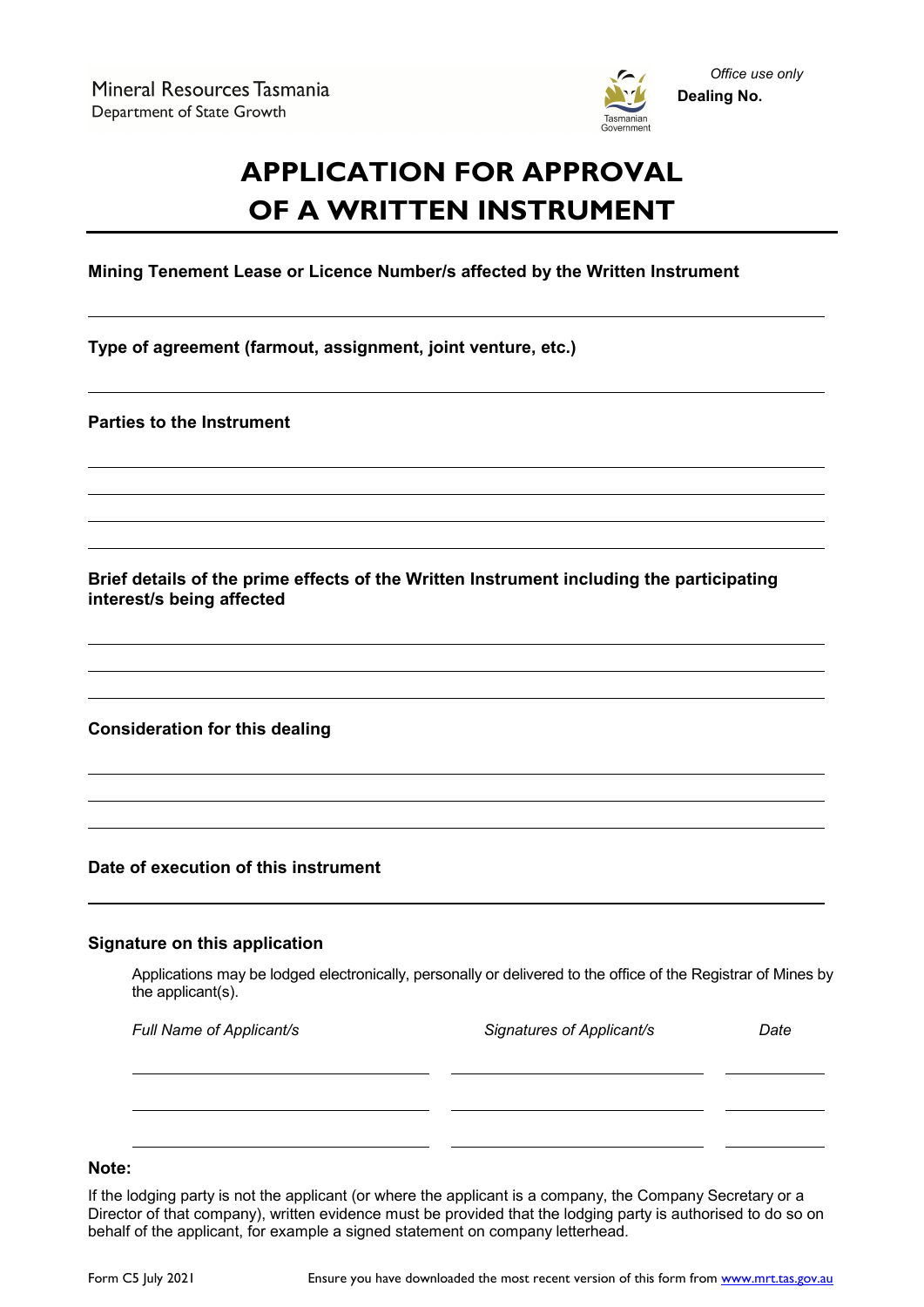| The following must accompany this application:                                                                                                                                                              |  |  |  |  |
|-------------------------------------------------------------------------------------------------------------------------------------------------------------------------------------------------------------|--|--|--|--|
| <b>Prescribed fee of \$354.75 (Note: fee applies for each tenement subject to written instrument)</b><br>$\bullet$<br>Original document evidencing agreement, arrangement, dealing or interest<br>$\bullet$ |  |  |  |  |
| A receipt will not be issued unless requested. Receipt required YES L                                                                                                                                       |  |  |  |  |
| <b>OFFICE USE ONLY</b>                                                                                                                                                                                      |  |  |  |  |
| Applications made through Service Tasmania: STaRS Code: MR1                                                                                                                                                 |  |  |  |  |
| Amount paid ________________________________                                                                                                                                                                |  |  |  |  |
| Cashier (Initial & date) <u>contract the contract of the contract of the contract of the contract of the contract of</u>                                                                                    |  |  |  |  |
| Cost allocation: 2125.45.4612 (Application Fee)                                                                                                                                                             |  |  |  |  |